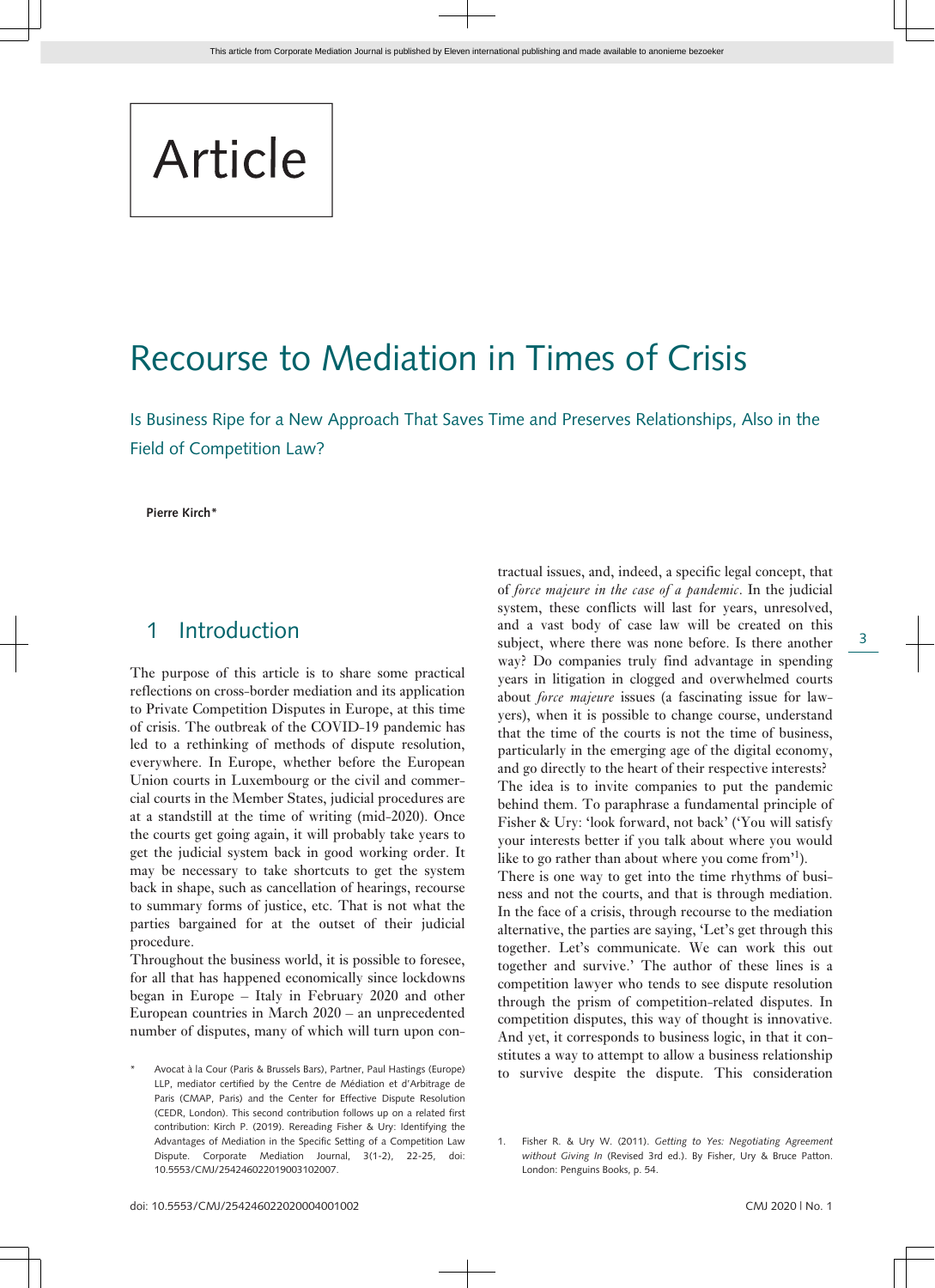applies to all business disputes, regardless of whether they involve a competition element.

The Paris Bar Council is one of the first to have understood the full potential of mediation in times of crisis. On 28 April 2020, it announced the creation of an emergency mediation group for business disputes, in order to provide a structure by which companies could put together, with the help of an *avocat médiateur*, through videoconference meetings, rapid solutions to difficulties deriving from the crisis. And this at a time of total judicial standstill. It may be expected that other for a will follow suit in the post-pandemic world.

In many countries, including most countries in Europe, judicial systems, as they come out of lockdown, will be engulfed in unprecedented bottlenecks. The buzzword of deconfinement has become 'The world that we go back to will not operate as it did before.' This is true dispute resolution. There will be new approaches, which lead to a rethinking of how mediation can be useful in areas in which it has not made inroads in the past, including disputes grounded in *competition law principles, that is to say the functioning of markets, of supply and demand.*

 $\Delta$ 

In this article, we will pay particular attention to how this applies to competition law. Competition law ('antitrust') is about everything that undertakings ('enterprises') do in markets, and to the extent that this is true, it can be said that the scope of competition law is as broad as economic activity in all of its facets. Given the unlimited ways that undertakings can interact in markets, through the supply and demand of goods and services, conflicts inevitably arise. This is part of the 'give and take' of doing business. These competition conflicts are resolved in various ways, principally by way of complaints to competition authorities, such as the European Commission [or national competition authorities: Competition and Markets Authority (CMA) (UK), Bundeskartellamt (Germany), Autorité de la Concurrence (France), etc.] or, more and more frequently, by way of what are called generically 'private enforcement' actions before the courts or an arbitral tribunal.

In recent years, private enforcement actions for infringement of competition law provisions have received considerable attention in Europe, and this for two reasons. *First*, the mainstream emergence of competition law regimes on a broad scale throughout the world, including Europe, as a virtual corollary of economic development. In 2000, there were only around 40 jurisdictions which had competition law regimes in place, on a worldwide basis.<sup>2</sup> In 2020, more than 120 countries now have a form of laws in connection with the regulation of markets and the undertakings which operate in them and with protection against anticompetitive behaviour. This includes all Member States

of the European Union, with advanced, sophisticated laws. In the European Union, specific legislation has been introduced to favour private enforcement actions in connection with competition law infringements.

The centrepiece EU provisions are set out in Directive 2014/104/EU of 26 November 2014 on 'certain rules governing actions for damages under national law for infringements of the competition law provisions of the Member States and of the European Union'<sup>3</sup> (the Private Enforcement Directive). The deadline for implementation of the Private Enforcement Directive in the national law of the EU Member States was set at 27 December 2016.<sup>4</sup> At the time of writing in mid-2020, we now have several years of experience with private enforcement cases before EU Member State courts arising out of implementation of the Private Enforcement Directive into national law. Indeed, in recent times, intense scrutiny has been directed by competition regulators and practitioners to the practical effects of the Private Enforcement Directive, and, in particular, to the potential for an increase in the volume of private damages actions that it has fostered in enforcement of the competition rules before the courts.

And yet, the Private Enforcement Directive includes provisions that are manifestly intended to take into account, at least indirectly, not only private enforcement via court action but also via 'consensual settlements'. Indeed, although the working hypothesis of the directive is private enforcement of the competition rules through damages claims before national courts, the possibility that parties may engage in consensual dispute resolution, such as would be the case through recourse to mediation, after such court claim has been brought, is contemplated and regulated by the Private Enforcement Directive, in its Chapter VI, entitled, effectively, 'Consensual Dispute Resolution'. This chapter involves a limited number of issues by which the recourse to, *inter alia*, mediation ('consensual dispute resolution') can have an effect on existing court procedures, such as suspension in the application of the limitation period and the effects of any consensual settlement on other court actions. A key point: the validation of recourse to various forms of consensual settlement, such as mediation, is enshrined in the text. Thus, this type of consideration as stated in the recitals of the Private Enforcement Directive:

To encourage consensual settlements, an infringer that pays damages through consensual dispute resolution should not be placed in a worse position vis-àvis its co-infringers than it would otherwise be without the consensual settlement.<sup>5</sup>

The key point is that *the Private Enforcement Directive seems to encourage consensual dispute resolution such as mediation, but without regulating it directly and separately from cases brought before the courts*. The Private Enforce-

- 4. Private Enforcement Directive, Art. 21(1).
- 5. *Id*, Recital 51 and Arts. 18-19.

<sup>2.</sup> *Cf.* 'Unveiling the World of Antitrust', *Columbia Law School*, 2014. Retrieved from [www.law.columbia.edu/media\\_inquiries/news\\_events/](http://www.law.columbia.edu/media_inquiries/news_events/2014/march2014/bradford-antitrust-project) [2014/march2014/bradford-antitrust-project](http://www.law.columbia.edu/media_inquiries/news_events/2014/march2014/bradford-antitrust-project) (consulted on 21 May 2020), which cites, in 2014, more than 120 jurisdictions having competition laws, following the 'rapid dissemination of competition laws' since the turn of the century (up from less than 40 in 1998).

<sup>3.</sup> *Official Journal of the European Union*, n° L 349/1, 5 December 2014.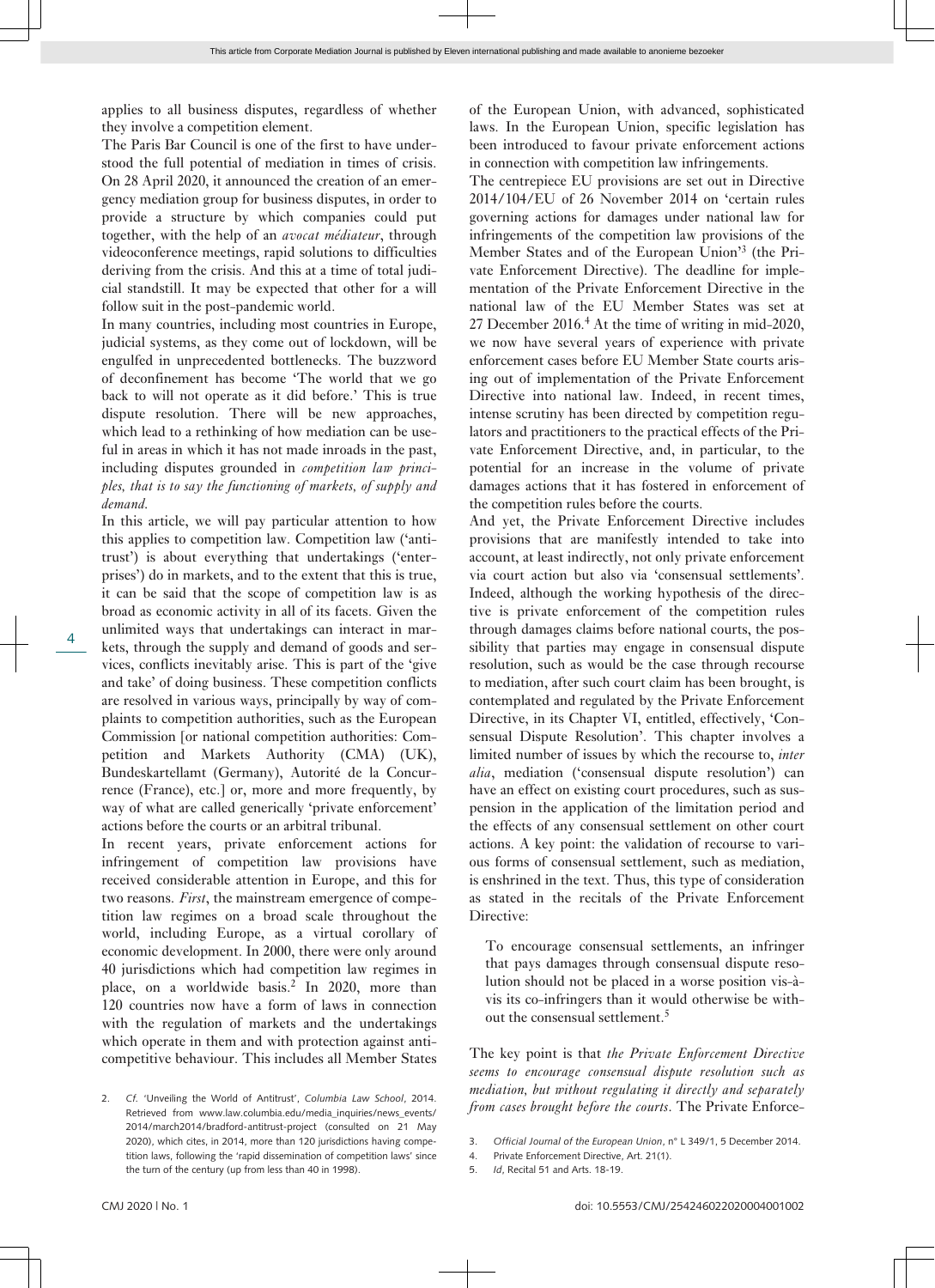ment Directive represents just the beginning of the story. The European Commission has the legal obligation to review its effective implementation and effects and submit a report thereon at the 4-year mark of its implementation, by 27 December 2020.<sup>6</sup>

As for mediation as a means of consensual dispute resolution, there exists, of course, a common EU legislative framework through the provisions of Directive 2008/52 EC of 21 May 2008 'on certain aspects of mediation in civil and commercial matters'<sup>7</sup> (the Mediation Directive). Starting from the fundamental provisions of this directive as a conceptual framework, the EU Member States currently regulate mediation to varying levels of detail. The Mediation Directive itself is based on a standard, general definition of the concept of mediation:

Mediation means a structured process, however named and referred to, whereby two or more parties to a dispute attempt by themselves, on a voluntary basis, to reach an agreement on the settlement of their dispute with the assistance of a mediator. This process may be initiated by the parties or suggested or ordered by a court or prescribed by the law of a Member State.<sup>8</sup>

But the key point is to be found in the objective of the Mediation Directive as stated in its Article 1:

The objective of this Directive is to facilitate access to alternative dispute resolution and to promote the amiable settlement of disputes by encouraging the use of mediation and by ensuring a balanced relationship between mediation and judicial proceedings.

This said, the Mediation Directive is an instrument of EU law harmonisation, and its scope is limited to civil and commercial matters in cross-border disputes, provided that the dispute concerns rights and obligations which are 'at the parties' disposal under relevant applicable law'.<sup>9</sup> In fact, from a business point of view, the remit is quite broad. It manifestly includes those crossborder commercial disputes which concern competition law matters.

And thus, European Union law favours and encourages, separately, both (i) mediation, as an alternative means of resolution of cross-border civil and commercial disputes, and (ii) private enforcement of the competition rules, including through 'consensual means'. What happens then, in practical terms, when these two elements are brought together, so that certain types of private competition disputes would be effectively and definitively resolved not through the enforcement action of competition authorities (following a complaint) nor through court or arbitral proceedings, but through mediation? That is the object of these reflections.

7. *Official Journal of the European Union*, n° L 136/3, 24 May 2008.

9. *Id*, Art. 1, 'Objective and Scope'.

Our reflections are subject to two qualifiers. The *first* is that the author is an antitrust practitioner in private practice: the scope of his reflections is limited to the nature of his practice, that is to say a practice of advice and assistance to undertakings, which enter into conflict with other undertakings with regard to matters involving competition, and the resolution of such conflict. Thus, these reflections do *not* encompass other, distinct areas of potential combinations of mediation and competition law, such as, in particular, the possibility for competition authorities to have recourse to mediation in the public enforcement of the competition rules.<sup>10</sup> The *second* is that the author's approach to mediation is necessarily shaped by his own experience, in terms of concepts and methods and thus inevitably, in the instant case, by the conceptual and methodological framework of the mediation institutions to which he belongs through training and certification, which are the Centre de Médiation et d'Arbitrage de Paris (CMAP, Paris) and the Centre for Effective Dispute Resolution (CEDR, London). This point is important, given the broadness and variety of approaches to mediation, not only throughout the world, but also throughout Europe and even individual EU Member States such as France.<sup>11</sup>

### 2 Typology of Competition Disputes Which Could Be Usefully Submitted to Mediation

As already noted, competition law is as broad as economic activity itself: where undertakings are present in the supply of goods and services to customers, competition rules may apply in various ways. EU law provisions on competition offer a useful guide to how this takes place in the most general conceptual terms, through what are known, in EU competition law circles, as the three 'pillars'.

The *first pillar* involves the behaviour of undertakings in markets, either (i) in tandem with other undertakings through a common will to act in a way which restricts or distorts competition or (ii) by acting unilaterally, but only to the extent that the undertaking concerned has considerable market power ('dominance') and is thus able, alone, to impose on other market players, suppliers or customers, restrictions on competition.

Thus, Article 101(1) of the Treaty on the Functioning of the European Union (TFEU) prohibits, in principle,

<sup>6.</sup> *Id*, Art. 20(1).

<sup>8.</sup> Mediation Directive, Art. 3(a).

<sup>10.</sup> *Cf.* Zimmer D. & Hoft J.C. (2013). Alternative Dispute Resolution in Antitrust Cases? On the Role of Mediation in US Antitrust and EU and German Competition Law. *European Competition Law Review (ECLR)*, 434-442.

<sup>11.</sup> *Cf.* European Parliament (2014). Rebooting the Mediation Directive: Assessing the Limited Impact of its Implementation and Proposing Measures to Increase the Number of Mediations in the EU, PE 493.042 (EW). Retrieved from [www.europarl.europa.eu/studies.](http://www.europarl.europa.eu/studies)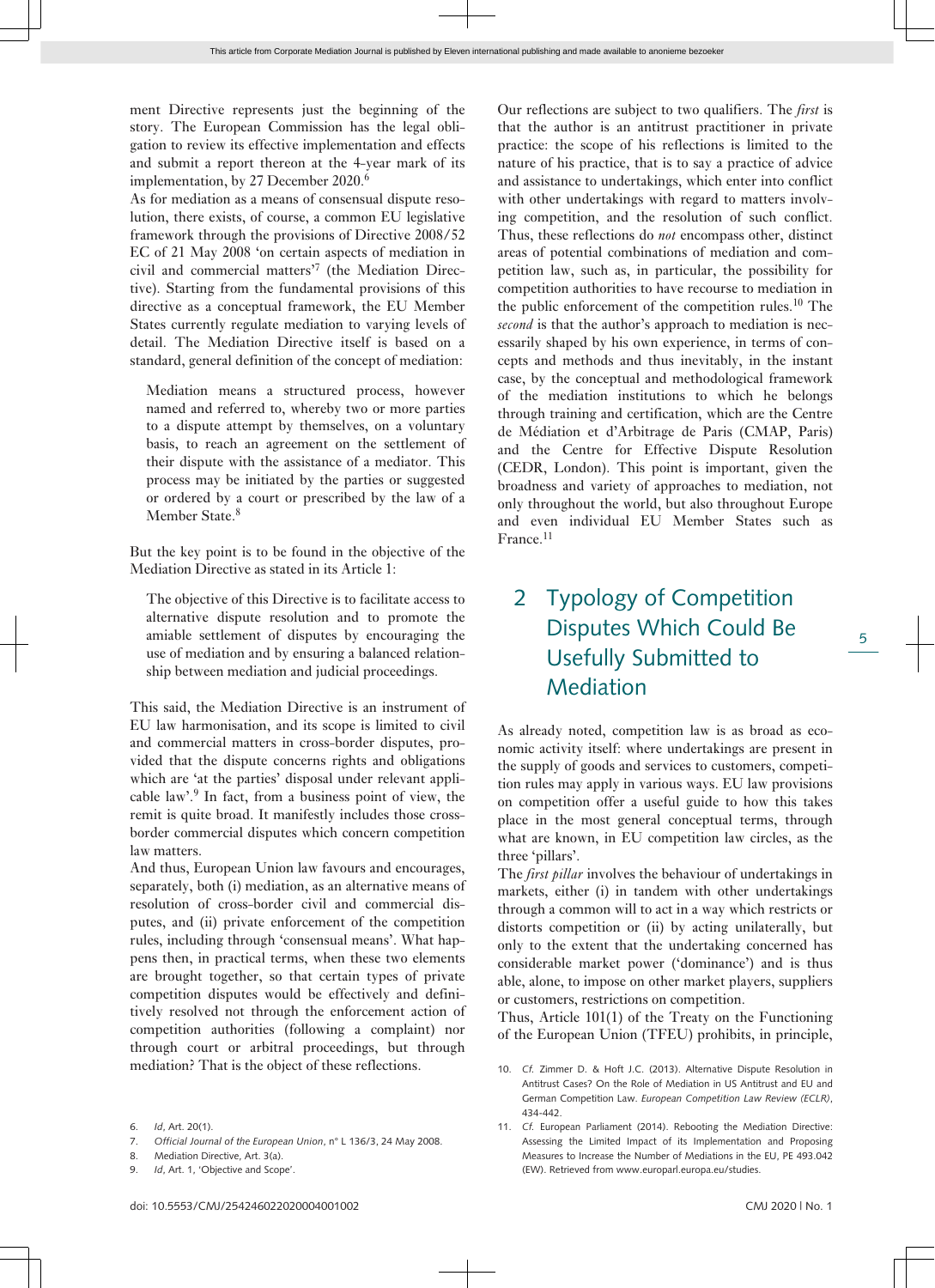covenants and concerted practices (collusion) by two or more undertakings, which may affect trade between the Members States and which have as their object or effect to restrict competition. Any agreements or concerted practices which fall within the prohibition are automatically null and void, unless subject to exemption. Indeed, Article 101(3) TFEU provides that agreements which restrict competition, on the one hand, but which represent economic benefits on the other, are to be exempted from the Article 101(1) TFEU prohibition, where four cumulative conditions under Article 101(3) TFEU are met, and, notably, that economic benefits derive directly from the restrictive covenant or practice: (i) contributions to improvement of production or distribution of goods or services, through the promotion of technical or economic progress; (ii) allowance for customers to gain a fair share of the resulting benefit; (iii) absence of any unnecessary restrictions, which do not contribute to the economic benefit; (iv) maintenance, despite the restrictions, of sufficient competition in respect of a substantial part of the products or services in question.

Here is a practical example of how such exemption may play out: the competition questions concerning *exclusive* territorial protection given by a brand owner to an exclusive dealer as enforceable against other dealers of the same brand, in other territories. The restriction of exclusivity may be commercially necessary in order to persuade a protected dealer to make investments in the development of sales in the protected territory. If other dealers could 'piggyback' on the investment, such dealer might be unwilling to make it. The economic benefit results from the fact that such protected investment may increase competition between different brands or result in other economic benefits. In such a context, private disputes may arise, for instance, over questions of whether such a restrictive covenant or practice of exclusivity between two or more undertakings qualifies for an exemption. Under EU law, there is no administrative procedure, which allows for companies to apply for some kind of certification that they qualify for an Article 101(3) TFEU exemption. Companies must 'self-assess' their situation with regard to whether agreements and practices are covered by an Article 101(3) TFEU exemption. This question of exemption can give rise to disputes between companies when difficulties arise in performance of contracts, in particular. This can block the pursuit of a commercial relationship. And in times of pandemic crisis and beyond, the blockage can last a long time if the parties seek resolution through oversubscribed courts or arbitration institutions. That is one of the reasons for which it can be posited that mediation may emerge as a new method to resolve these disputes.

As for potentially illegal unilateral market behaviour, the fundamental provision is set out in Article 102 TFEU, which prohibits the exploitation by one or more undertakings of a dominant market position insofar as it may affect trade between Member States. In recent years, the European Commission has tended to focus its sights for such abuse on undertakings whose dominant market positions derive from technological advances

(Microsoft, Google, Facebook, Amazon, etc.). The key point in application of Article 102 TFEU is that behaviour which may be perfectly legitimate for undertakings in normal situations may be illegal and thus prohibited for undertakings enjoying a dominant market position. The types of abuse possible are without limit. As a fundamental principle, it is considered that an undertaking in a dominant market position has a 'special responsibility' not to commit acts outside of the normal, neutral flow of business, that is to say to abstain from specific acts which could further reinforce dominance or procure gains deriving from dominance. Once again, potential private disputes between actors of abuse and their victims are boundless.

The *second pillar* involves merger control in all of its various forms, that is to say transactions where there is a change of control of a target undertaking and thus the 'concentration' of previously independent undertakings. This is M&A, the change in control of undertakings. The concept of 'merger' includes the creation or change of situations of joint control of undertakings through joint ventures. The European Commission has jurisdiction to control the 'big ticket' mergers which meet the EU jurisdictional thresholds, as set out in Article 1 of the basic text, the EU Merger Control Regulation n °139/2004 on the control of concentrations between undertakings.<sup>12</sup> Because the EU thresholds are high, the European Commission currently has jurisdiction over about 350 mergers per year (out of the many thousands, which take place between companies doing business in the EU). Since the introduction of EU merger control rules in 1989, some 9500 EU merger control procedures have taken place before the European Commission in Brussels.

The *third (and final) pillar* involves the complex web of EU State aid rules, whose fundamental principles are set out in Articles 107-109 TFEU.

*Of the three pillars*, private enforcement disputes between undertakings, which could lead to resolution via mediation, would normally be limited to the behavioural realm of the first pillar under Articles 101-102 TFEU (restrictive covenants or concerted practices between undertakings, abuse of dominant position). Although private disputes can stem from the application of the rules on merger control and State aid, as referred to above, these cases would be somewhat rare candidates for mediation, whereas Articles 101-102 TFEU reflect the standard business dealings which can give rise to mainstream disputes and private enforcement actions and their potential resolution through mediation, with all of the advantages that such mediation can procure.

<sup>12.</sup> Regulation (EC) n°139/2004 of 20 January 2004 on the control of concentrations between undertakings, *Official Journal of the European Union*, n° L 24/I of 29 January 2004.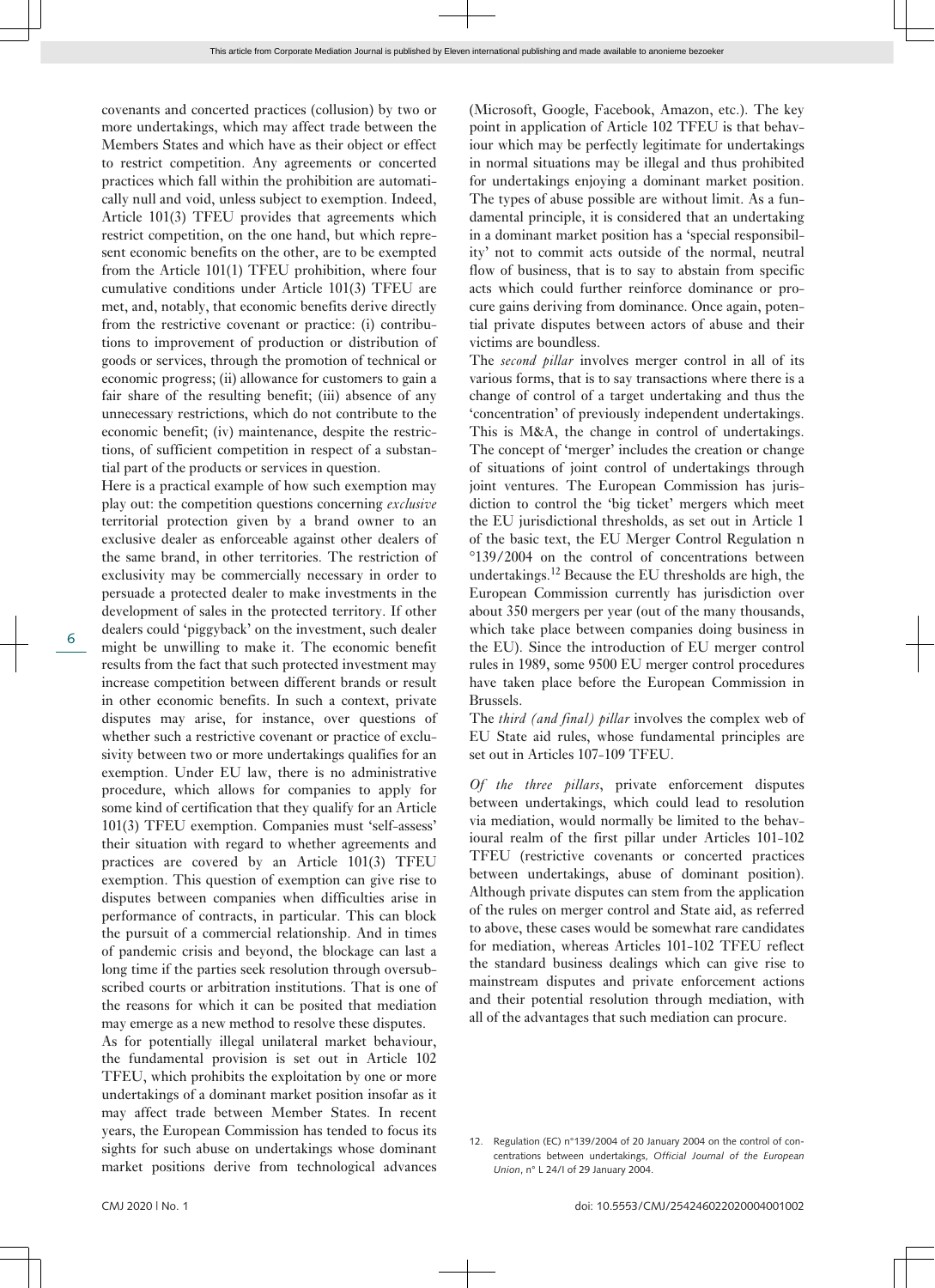### 3 Untapped Potential of Recourse to Mediation in Competition-Related **Disputes**

Although, for practical reasons, we limit our reflections on recourse to mediation in a private competition dispute situation to the behavioural realm of Articles 101-102 TFEU, the scope thereof is somewhat boundless in practice. It is obvious that not all competitionrelated disputes could be subject to mediation, but a good number could be, if business were willing.

For instance, an undertaking that believes that it the victim of a cartel would probably be best served by filing a complaint with a competition authority which could investigate the matter and gather proof of the infringement rather than simply suing the alleged cartel participants and then attempting to draw the matter into mediation for a solution: the victim would have no conclusive evidence of the cartel, just suspicions, and thus no leverage in court or in mediation.

On the other hand, mediation in the cases contemplated by the above-discussed EU Private Enforcement Directive of 2014 seems eminently possible for mediation as a method, regardless of whether an action for damages has first been brought before the courts by the victim. This is because the directive relates, in substance, to damages actions which would be brought *after* a finding of infringement of competition law by a final decision of a national competition authority or by a court. Proof of the infringement has *already* been established in a decision of the competition authority concerned, and need not be proved again by the private claimant (thus, such private action is called a 'follow-on' claim). The purpose of the Private Enforcement Directive, then, is to enable the claimant to act without having to prove the reality of the infringement. The claim is limited to a demonstration of the quantum of the damage and the causal link. Article 9(1) of the directive states:

Members States shall ensure that an infringement of competition law found by a final decision of a national competition authority or by a review court is deemed to be irrefutably established for the purposes of an action for damages (…).

And we have already noted the indirect references given to mediation ('consensual dispute resolution') in Article 18 of the directive through, for instance, provisions related to suspension of court proceedings in damages cases where 'the parties thereto are involved in consensual dispute resolution concerning the claim covered by that action for damages'. In the event of a pre-existing commercial relationship between the parties, mediation would allow for them to take into account *all* of their business interests (and not just those deriving from the cartel infraction).

Indeed, in a more expansive vein, there are no obstacles to the submission to mediation of purely contractual disputes between the parties concerning the validity or not of restrictive covenants, without any preliminary determinations by a competition authority or the courts. This approach involves private enforcement in its purest form, since only the parties are involved and full and strict confidentiality is maintained. The objective of private enforcement in this instance is radically different from that of public enforcement by a competition authority, where deterrence is the goal, through the imposition of fines and publicity of the public enforcement action. In classical industrial terms, the scope of contractual disputes concerned would cover distribution and franchising agreements, patent rights and IP disputes, specialisation and R&D agreements, contractual joint ventures, etc. The dispute would often hinge on whether a covenant was indeed restrictive, within the meaning of Article 101(1) TFEU, and if it were restrictive, whether it would qualify for an antitrust exemption within the meaning of Article 101(3) TFEU. That is, of course, the legal issue in dispute. Through recourse to mediation, the parties could be led to abandon their reasoning based on legal *positions* and to look for common ground solutions involving the attainment of business *interests*. At least that is the goal in the CMAP and CEDR style mediations as referenced above. But that is not all. The application of competition law follows rigorously the technology of the times, and in this respect it has been significantly affected, if not shaken, by the emergence of the digital economy in recent years. Hence the issue of the place of mediation in disputes involving competition disputes in high-tech business environments generated by the digital economy.

4 Will the Emergence of the Digital Economy and Its Complexity Point to a New Reliance on Consensual Dispute Resolution in a Competition Framework?

The emergence of the digital economy and its complexity (for instance, increasing reliance on artificial intelligence systems driven by the combination Big Data/ algorithms) could provide ground for new thinking about the scope of competition disputes. And, in turn, the emergence of a new kind of high-tech dispute could fall within the typology of cases for which mediation could be contemplated as an alternative means of dispute resolution. This is a speculative subject, and very complex. The truth is that, in Europe at least, under the pressure of globalisation, digital transformation ('digitisation') and the emergence of artificial intelligence, the relevance of the historical competition

7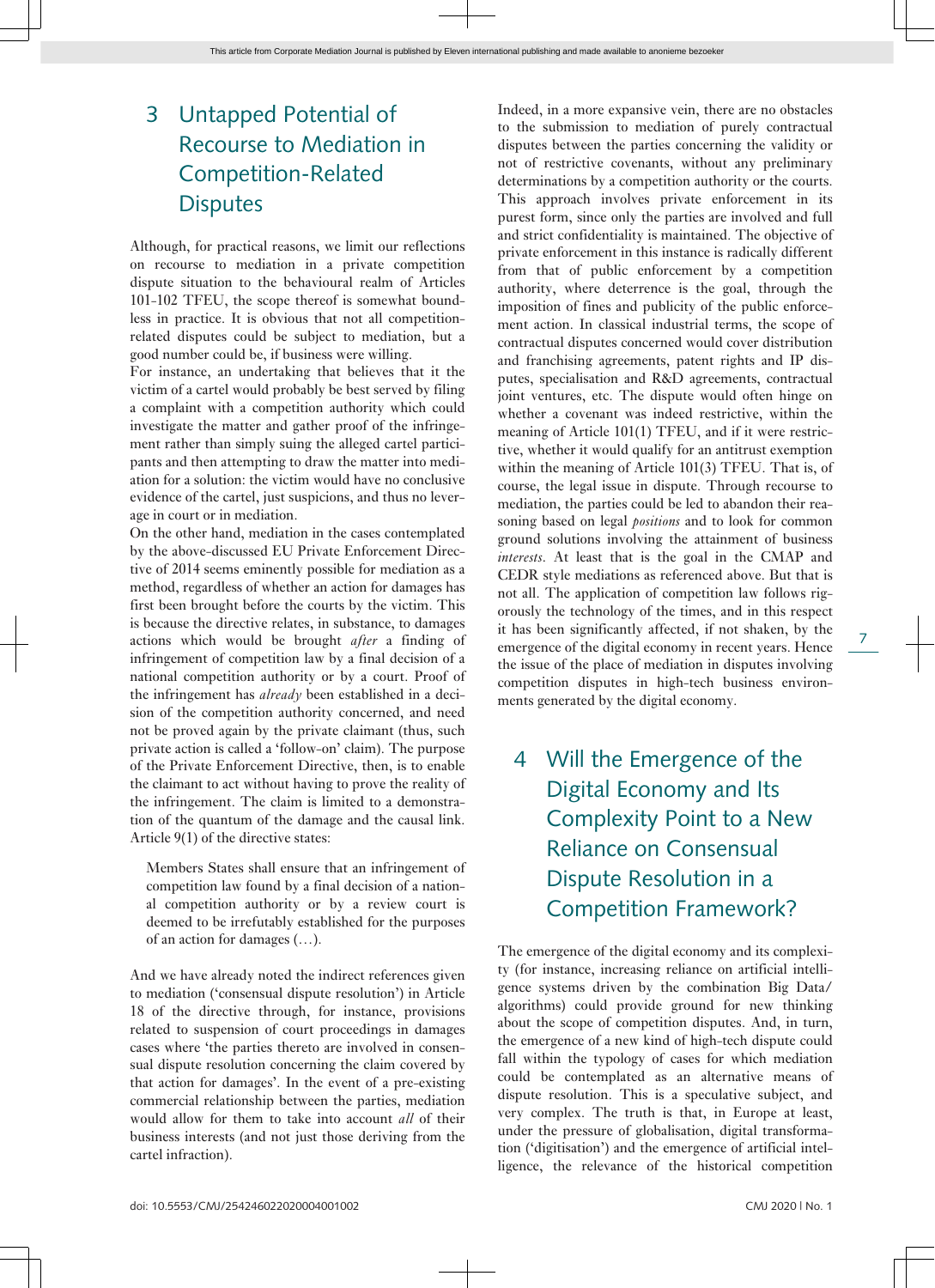This article from Corporate Mediation Journal is published by Eleven international publishing and made available to anonieme bezoeker

approach is being challenged, not only by iconoclast lawyers and economists, but, most recently, by enforcement authorities themselves.

In November 2019, the French and German competition authorities (*Autorité de la Concurrence, Bundeskartellamt*) published, on their respective websites, a joint 18-month study entitled 'Algorithms and Competition'.<sup>13</sup> Several months earlier, the European Commission had published a commissioned study by an international panel of academics entitled 'Competition Policy for the Digital Era' (the 'Cremer Report').<sup>14</sup> On 9 December 2019, Margrethe Vestager, the European Commission Executive Vice President in charge of *both* the competition and the digital portfolios in the college of commissioners which entered into office on 2 December 2019, in a speech delivered in Brussels to an association of competition law experts, noted the

importance of checking whether our way of enforcing the rules is still right for this new world. The challenges we're facing, at the start of this new decade, mean that we need to look again at the tools we use to enforce the competition rules (…). The growing case of global trade, together with the power of digitization, can make it easier for customers to benefit from truly global markets.<sup>15</sup>

This new context could lead to radical change in the tools used to apprehend competition, in the coming months and years. The day after Mrs. Vestager's speech, on 10 December 2019, Charles River Associates, a worldwide competition economics consultancy firm, hosted a conference in Brussels, entitled 'Antitrust in Times of Upheaval: A Global Conversation'. Amongst the subjects: 'Do Regulators understand what's going on in Tech?' 'Are Privacy and Competition Finally Converging?'16 Coming back to Mrs. Vestager, she added this statement in her speech on 9 December 2019:

Business these days is increasingly global. That means huge new opportunities for European companies – but it also means they have a lot more at stake. And globalization can offer a better deal for consumers – but only if competition keeps working the way it should. Meanwhile, digitization is also creating new opportunities. New companies, with millions or even billions of users, have emerged from nowhere in the last decade or two. And even that is just one, small part of a transformation that's affecting every part of our economy.<sup>17</sup>

This 'transformation' may lead – following Mrs. Vestager's approach – to a revamping of the way that competition is regulated and enforced in Europe. Could it also lead to a new approach to competition-related litigation and in particular to a new reliance on such consensual methods of dispute resolution as mediation? Indeed, mediation shares with the new digital economy, a number of characteristics, contrary to traditional dispute resolution through the courts (or arbitration). Mediation, if it is done right, is rapid. As a method, it is designed to arrive at a highly personalised solution, through recourse to the minimum of resources necessary. It is based on the will of the parties, their willpower (and that of the mediator), and their ability to think 'out of the box' towards solutions. It is a method that protects business secrets in an absolute, hermetic way. It favours the maintenance of business relationships, rather than their destruction. And it may be the form of dispute resolution that will correspond to the flux of *new types of conflict*, which will flow now in the post-pandemic world.

#### 5 Conclusion on New Times and New Possibilities for Recourse to Mediation

In this paper, we have contemplated the recourse to mediation as a dispute resolution mechanism in a discipline – competition law – in which such recourse has been rarely used in the past, and this on a worldwide scale. But now we are in a new world, where companies are obliged by the force of new situations to contemplate new methods.

Indeed, as post-pandemic realities begin to emerge at the time of this writing (mid-2020), it seems clear that businesses, in general, are seizing the occasion to reassess traditional approaches to dispute resolution, and consider new ones, including with regard to competition disputes. In many cases, at the same time that they are fighting to save their businesses, companies have to deal with all kinds of performance and behaviour issues of other companies, particularly in supply chain situations. One of the consequences of the COVID-19 crisis may well be to put a new focus on the relationship between dispute resolution and *time*. Most likely, it will take a considerable period for courts to absorb the backup consequences of the COVID-19 crisis. In competitionrelated disputes, this may mean prolonged periods of business immobilism, since it would be difficult for parties having previously enjoyed a commercial relationship to continue onwards as before in times of judicial conflict over competition-sensitive legal issues. For this rea-

<sup>13.</sup> Retrieved from [www.bundeskartellamt.de/Pressemitteilungen/](http://www.bundeskartellamt.de/Pressemitteilungen/6November2019) [6November2019](http://www.bundeskartellamt.de/Pressemitteilungen/6November2019) and [www.autoritedelaconcurrence.fr/communiques](http://www.autoritedelaconcurrence.fr/communiques-de-presse/algorithmes-et-concurrence)[de-presse/algorithmes-et-concurrence](http://www.autoritedelaconcurrence.fr/communiques-de-presse/algorithmes-et-concurrence) (both consulted on 21 May 2020).

<sup>14.</sup> *Cf*. Cremer J., et al. (2019). Competition Policy for the Digital Era. Retrieved from [www.ec.europa.eu/competition/publications/reports](http://http://www.ec.europa.eu/competition/publications/reports) (consulted on 21 May 2020).

<sup>15.</sup> Vestager M. (2019, December 9). Defining Markets in a New Age. *European Commissioner in Charge of Competition and Digital Transformation*, speech. Retrieved from [www.ec.europa.eu/commission/](http://www.ec.europa.eu/commission/commissioners/2019-2014/vestager) [commissioners/2019-2014/vestager](http://www.ec.europa.eu/commission/commissioners/2019-2014/vestager) (consulted on 21 May 2020).

<sup>16.</sup> *Cf*. Retrieved from [www.ecp.crai.com/events/the-cra-annual-burssels](http://www.ecp.crai.com/events/the-cra-annual-burssels-conference-2019)[conference-2019](http://www.ecp.crai.com/events/the-cra-annual-burssels-conference-2019) (consulted on 21 May 2020).

<sup>17.</sup> Margrethe Vestager, Speech, 9 December 2019, *op cit*, footnote 15.